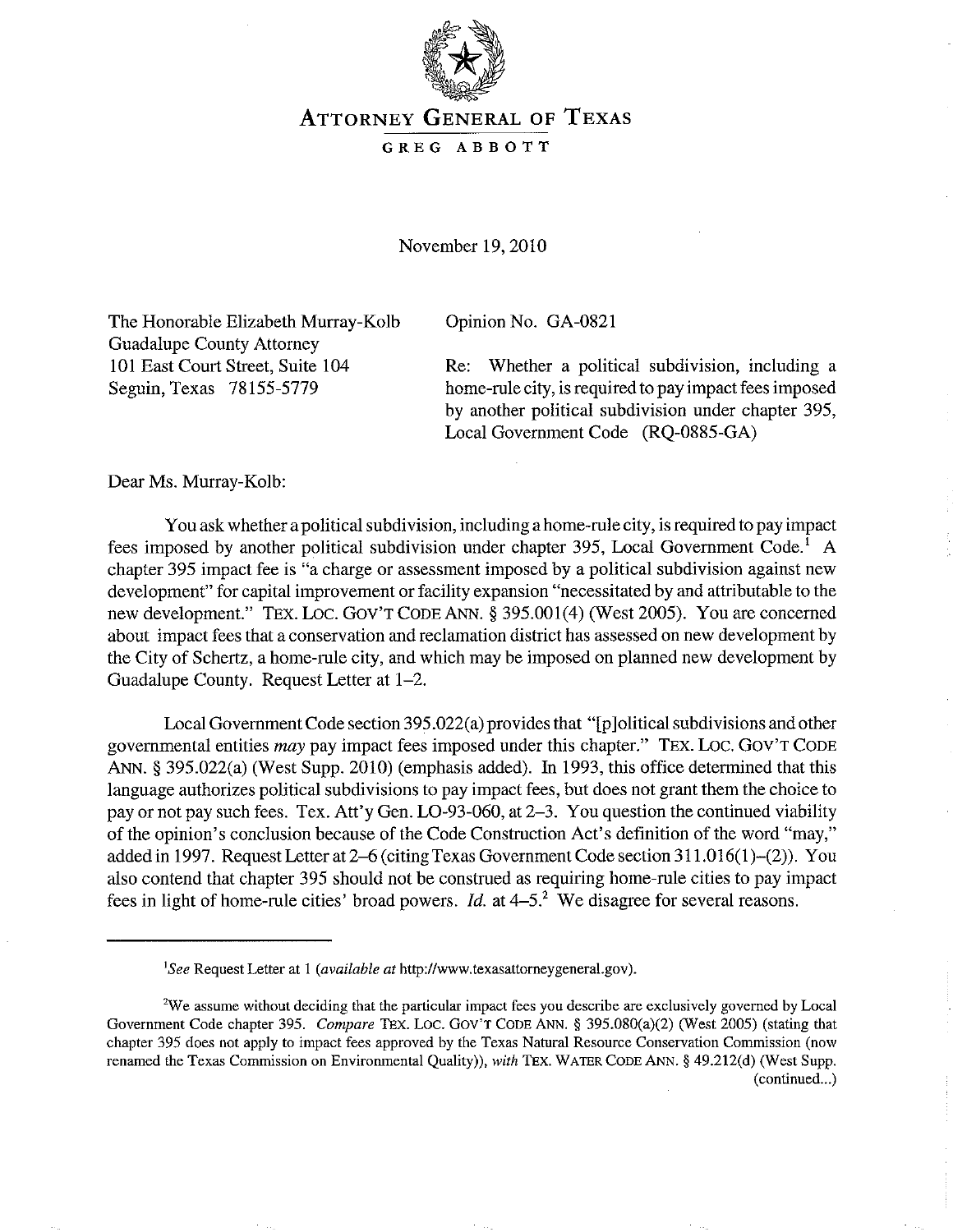First, when the Legislature amended section 395.022 in 2007, it did not alter the language construed in Attorney General Letter Opinion LO-93-060 but, rather, created an exception, applicable only to certain school districts, from the requirement to pay an impact fee. TEX. Loc. GOV'T CODE ANN. § 395.022(b) (West Supp. 2010); SENATE RESEARCH CTR., BILL ANALYSIS, Tex. S.B. 883, 80th Leg., R.S. (2007) (Statement of Intent). Second, in a 2008 opinion, we reiterated that a political subdivision's payment of properly imposed impact fees is mandatory except for the school districts exempted by statute. Tex. Att'y Gen. Op. No. GA-0637 (2008) at 3. Finally, chapter 395 expressly defines "political subdivision" to include municipalities which, in turn, includes homerule municipalities. *See* TEX. Loc. GOV'T CODE ANN. § 395.001(7) (West 2005); *id.* § 1.005(3) (West 2008). We conclude that chapter 395 does not give political subdivisions or governmental entities, other than school districts in some instances, the discretion to not pay impact fees as required under the chapter.

 $\frac{2}{1}$ ... continued)

renamed the Texas Commission on Environmental Quality», *with* TEx. WATER CODE ANN. § 49.212(d) (West Supp. 2010) (stating that "[n]otwithstanding any provision oflaw to the contrary, a [chapter 49] district that charges a fee that is an impact fee as described in Section 395.001(4), Local Government Code, must comply with Chapter 395, Local Government Code").